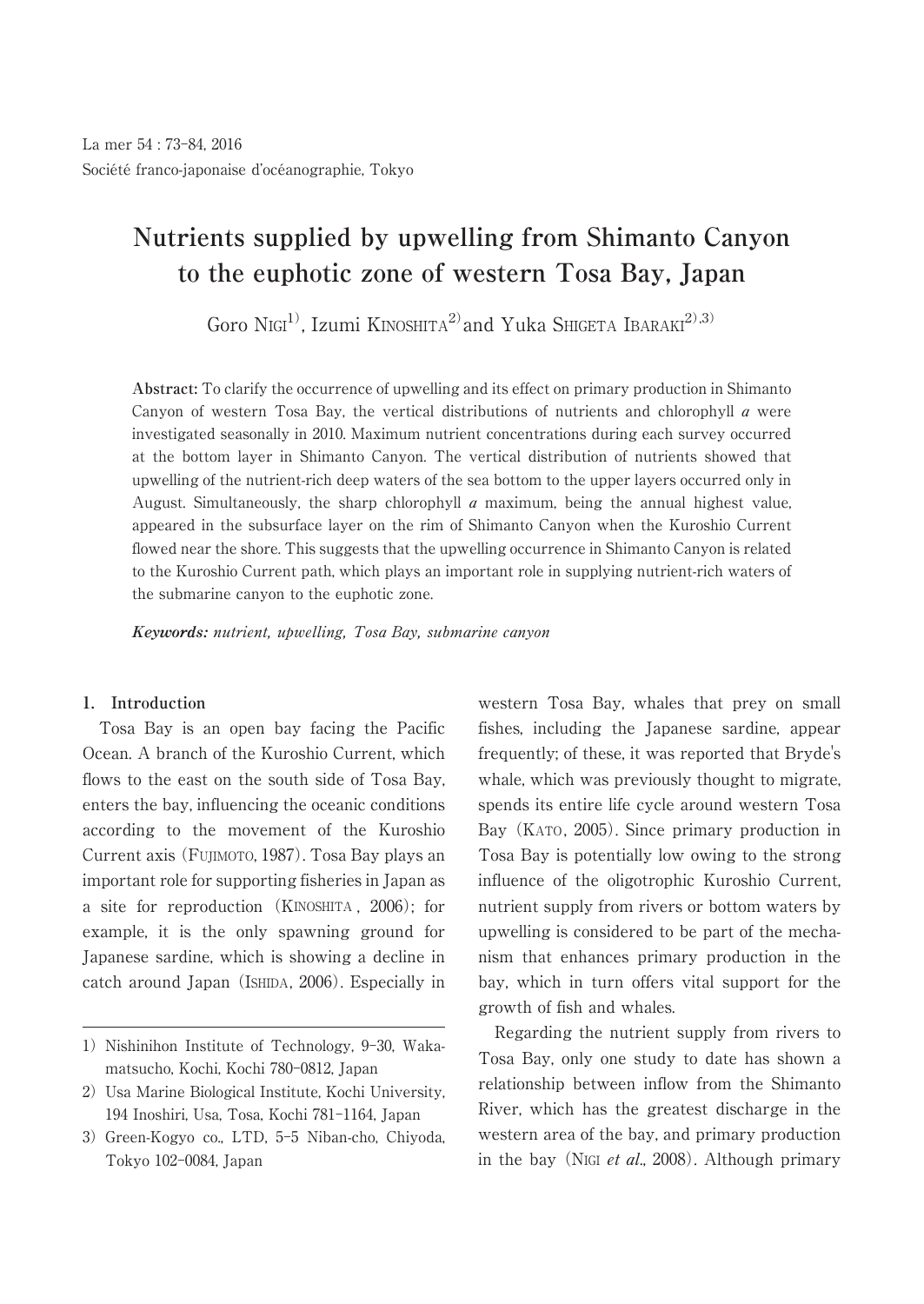production was enhanced along the entire reach of the Shimanto River during a period of stratification in that study, the area over which influence of the river extended did not extend more than 3 km from the river mouth, suggesting that riverine nutrient inputs alone are not enough to support the biological productivity of the bay.

Generally, areas with upwellings, which are a source of nutrient supply, are well known to have high primary production and the highly productive fisheries (e.g., RYTHER, 1969). Regional upwelling events have also been confirmed in the coastal waters around Japan (TSUZUKU and NAKAO, 1986). Factors impacting the upwelling include Ekman transport induced by alongshore wind  $(e.g.,$  PARSONS *et al.*, 1984a), eddy formation caused by current movement  $(e, g, E)$ . Lee et al. 1981), eddy formation caused by the effect of coastline geometry such as an island or cape, and turbulence caused by the effect of rough sea bottom topography  $(e, g, \text{ } L$ AFOND and LAFOND, 1971). It has been theoretically demonstrated that submarine canyons cause upwelling (UDA and ISHINO, 1958; KISHI and SUGINOHARA, 1975), and the accelerative effect of upwelling by submarine canyons has been reported in several areas around the world (e.g., ALLEN and MADRON, 2009).

Several submarine canyons run from the continental slope to the continental shelf in the south side of western Tosa Bay where whales frequently appear (Fig. 1). One of them is Ashizuri Canyon, which runs southward off Cape Ashizuri and is the largest canyon of the submarine canyons around western Tosa Bay. Among the submarine canyons around the bay, Shimanto Canyon, which is the second largest and is located on the north-northeast side, cuts to the nearest to the shore. Furthermore, there are six small canyons on the east-northeast side of Shimanto Canyon. Thus, the continental slope area throughout western Tosa Bay is characterized by rough and steep-sided sea bottom topography (Fig. 1). Furthermore, it can be assumed that western Tosa Bay and the adjacent area has the requisite environmental conditions for the occurrence of upwelling owing to the coastline geometry of the Ashizuri Peninsula and Cape Ashizuri and due to the onshore-offshore shifts of the Kuroshio Current axis off the cape. In the case of Tosa Bay, upwelling events have been observed only in the central region (FUKAMI and UNO, 1995; HIROTA et al., 2002; ICHIKAWA and HIROTA, 2004), and it was reported that nutrients were being supplied from the bottom layer to the subsurface by intermittent upwelling events caused by changes in the Kuroshio Current's path (HIROTA *et al.*, 2002; ICHIKAWA and HIROTA, 2004). However, upwelling events have not been reported to occur around western Tosa Bay.

This study is focused on Shimanto Canyon, which is within the range of canyons and which runs from outside to inside of western Tosa Bay. To ascertain the occurrence of upwelling in Shimanto Canyon, the response of primary production in the upper euphotic zone and the relationships between the upwelling occurrence and environmental conditions such as wind and movement of the Kuroshio Current path, the vertical distributions of nutrients and chlorophyll a in western Tosa Bay were investigated over the course of 1 year.

#### **2. Data**

Field observations and water sampling were carried out at three stations (Fig. 1): inside of Shimanto Canyon (Stn. A16: depth, ca. 300 m), the rim of the submarine canyon (Stn. A15: depth,  $ca. 200$  m) and outside of the submarine canyon (Stn. A14: depth,  $ca. 100$  m) on January 17, May 13, August 3 and November 29, 2010. In the field observations, water temperature, salinity and chlorophyll a concentration were measured at 1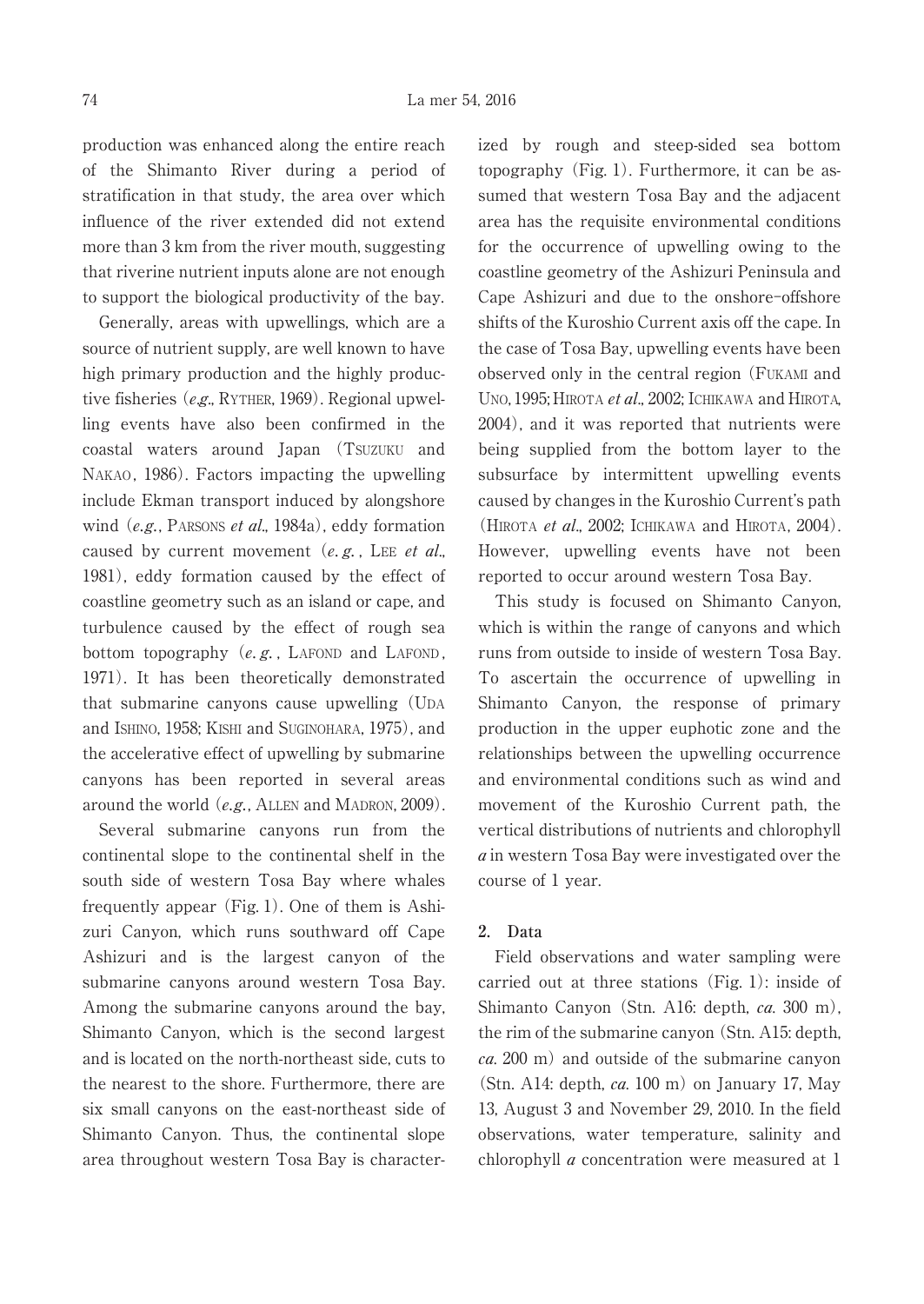

**Fig. 1.** Location of survey stations (Stns. A14-A16: closed circles) in western Tosa Bay with bottom topography. Inset shows the location of the main map relative to Shikoku Island and Tosa Bay. Solid lines are bathymetric contours and numbers show the depth in meters. Map symbol at C. Ashizuri denotes meteorological station.

m intervals from the surface to the bottom layer at each station using a conductivity, temperature, and depth (CTD) profiler with multiple water samplers (JFE Advantech Co., Ltd.). Water samples were collected for nutrient analysis at each station at the following depths: Stn. A14 at 0, 10, 50 and 100 m; Stn. A15 at 0, 10, 50, 100 and 200 m; and Stn. A16 at 0, 10, 50, 100, 200 and 300 m. Water samples were filtered on Whatman GF/C filters within 12 h after sampling, and the filtrate was immediately analyzed for nutrients (nitrate + nitrite, phosphate and silicate). Nutrient concentrations were determined by the colorimetric methods of PARSONS *et al.* (1984b).

To examine occurrences of upwelling, wind direction and speed data were obtained from the website of the Japan Meteorological Agency for Cape Ashizuri (http://www.jma.go.jp/jma/index. html), a meteorological station located near the study area (Fig. 1). In the case of waters around Izu Island (TAKAHASHI and KISHI, 1984) and in the Seto Inland Sea (YANAGI, 1985), upwelling events occurred within 5 days after a wind event during which offshore Ekman transport was likely. Based on these observations, meteorological data were collected for 4 days prior to and for the day of each survey. In addition, to understand the relationship between the upwelling occurrence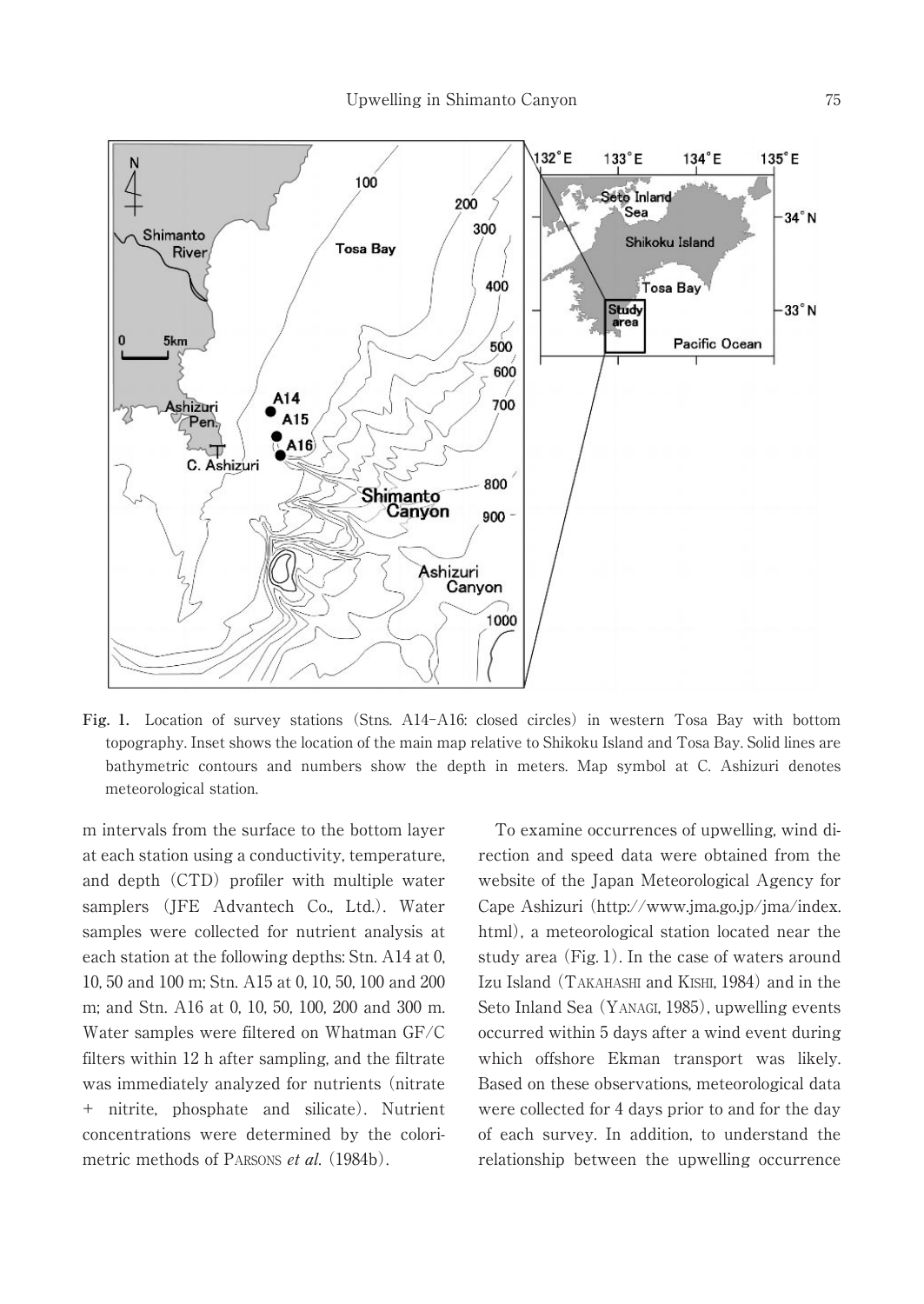

**Fig. 2.** Vertical distribution of water temperature (top) and salinity (bottom) at Stns. A14-A16 in western Tosa Bay in Jan., May, Aug. and Nov. 2010. Water temperature and salinity were measured at 1 m intervals from the surface to the bottom layer at each station using a CTD profiler.

and the Kuroshio Current path, the distance from Cape Ashizuri to the Kuroshio Current axis on each survey date was obtained from the "Quick Bulletin of Ocean Conditions" on the website of the 5th Regional Coast Guard Headquarters, Japan Coast Guard (http:// www1.kaiho.mlit.go. jp/jhd.html).

## **3. Results**

In August, water temperature at the surface (0 m depth) at each station reached 27.2-28.6 ℃, which was markedly higher than at the other survey dates (Fig. 2). A thermocline was observed in the shallow water above 70 m at each station in August with a water temperature decrease of 7.5-9.3  $\degree$ C from the surface  $(0 \text{ m})$  to a depth of 70 m (Fig. 2). In January, water temperature at the surface at each station was lower than at other survey dates, and the depth of

the mixed layer appeared to reach 110 m (Fig. 2). The water temperature at a depth of 300 m at Stn. A16, the deepest sample collected in this study area, was the lowest  $(9.0-9.6 \degree C)$  in all seasons (Fig. 2). A comparison of the water temperatures in layers deeper than 100 m for each survey date showed that the water mass below 15 ℃ around the bottom layer had extended to the upper layers at Stn. A16 in August (Fig. 2). Thus, the water temperatures  $(ca. 18$ ℃) under the thermocline at Stn. A16 in August were equal to or slightly less than those recorded in January at depths of around 80 m and deeper.

Salinity in January, May and November fluctuated around 34.5 (34.3-34.6), and no clear variation in vertical distribution was observed (Fig. 2). On the other hand, although salinity in August did not significantly differ from values for other survey dates at depths of 50-300 m, salinity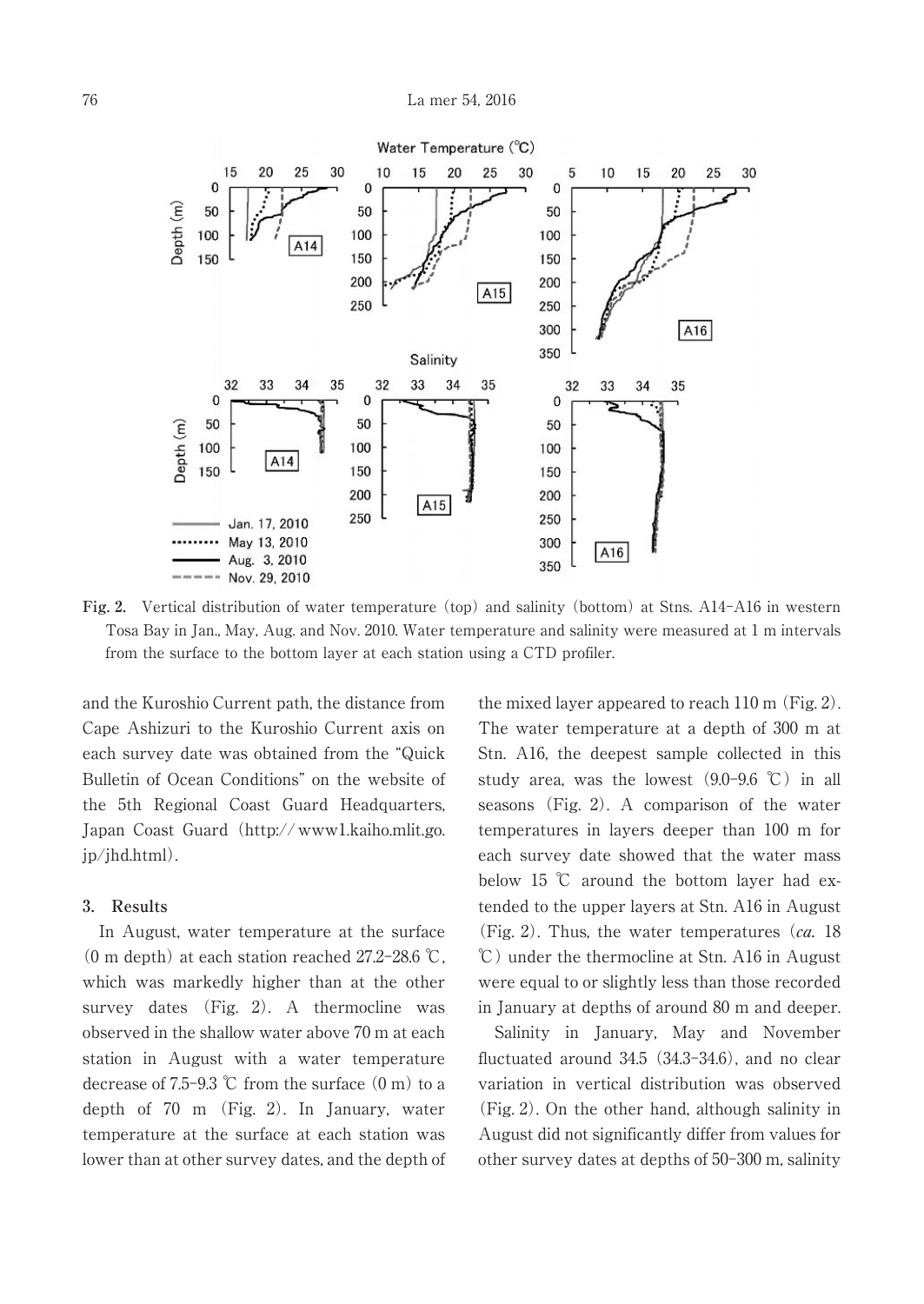

**Fig. 3.** Vertical distribution of nitrate + nitrite (top), phosphate (center), and silicate (bottom) concentrations at Stns. A14-A16 in western Tosa Bay in Jan., May, Aug., and Nov. 2010.

in the layers shallower than 50 m was comparatively low (31.9-34.5), and the formation of a halocline was also observed (Fig. 2).

On all survey dates, nutrient concentrations at Stns. A14-A16 tended to be relatively low for depths 0-50 m, increase at 100 m, and increase sharply with depth to the bottom layer (Fig. 3). For all survey dates, the maximum concentration for each nutrient was observed at a depth of 300 m at Stn. A16 (Fig. 3): nitrate + nitrite, 18.5-24.1  $\mu$ M (annual average, 21.5  $\mu$ M); phosphate, 1.40-1.84  $\mu$ M (annual average, 1.67  $\mu$ M); and silicate, 34.9–47.1  $\mu$ M (annual average, 40.8  $\mu$ M). In a comparison of nutrient concentrations among survey dates, each nutrient at depths of 0-50 m had a relatively high concentration in January (Fig. 3), and the ranges (mean at depth of 0-50 m at Stns. A14-A16) were as follows: nitrate + nitrite, 1.33-3.37  $\mu$ M (2.61  $\mu$ M); phosphate, 0.201-0.275  $\mu$ M (0.245  $\mu$ M); and silicate, 1.75-4.03  $\mu$ M (3.21  $\mu$ M). Average nutrient concentrations at the other survey dates throughout the year at depths of 0-50 m were as follows (Fig. 3): nitrate + nitrite, 0.49  $\mu$ M; phosphate, 0.075  $\mu$ M; and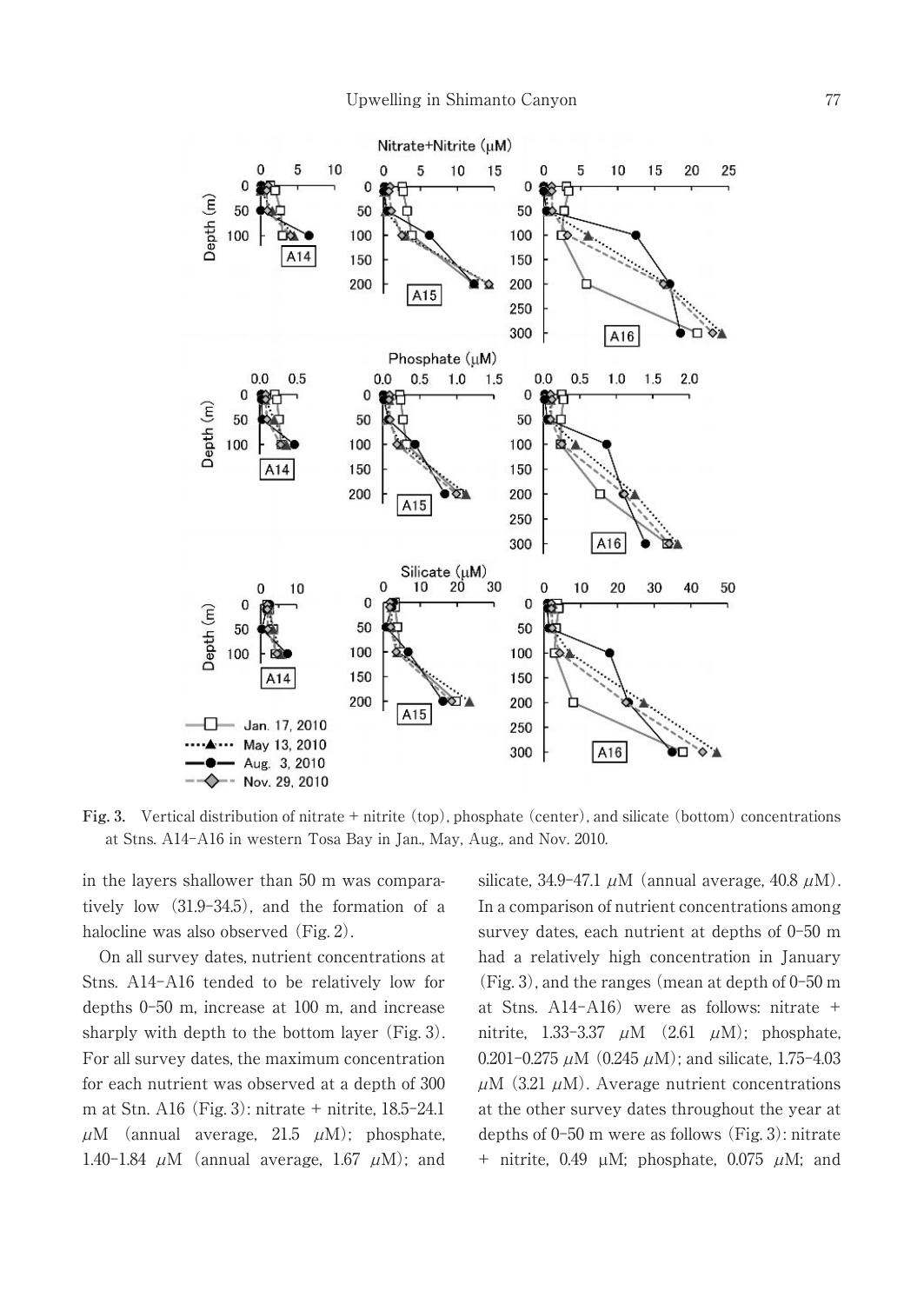

**Fig. 4.** Vertical distribution of chlorophyll a concentrations at Stns. A14-A16 in western Tosa Bay in Jan., May, Aug. and Nov., 2010. Chlorophyll a concentrations were measured at 1 m depth intervals from the surface to the bottom layer at each station using a CTD profiler.

silicate, 1.92  $\mu$ M. With regard to the nitrate + nitrite concentration in the August survey, in particular, the levels were depleted  $(i.e., below)$ the detection limit) at some depths at Stns. A15 and A16 (Fig. 3). At depths of 100-300 m, the vertical distribution was different for each nutrient in August compared to at other survey dates, showing that nutrient-rich deep water around the sea bottom extended to the upper layers at the August survey (Fig. 3). At a depth of 100 m at Stn. A16 in August, nutrient concentrations of nitrate + nitrite, phosphate and silicate were 2-5 times higher, 2-4 times higher and 3-6 times higher, respectively, than those at the other survey dates (Fig. 3). The distribution of nutrients higher in the water column in August corresponded with the rise of the cold water mass  $(9-18 \text{ °C})$  shown in Fig. 2.

Chlorophyll a concentration at each survey date tended to be low at deeper than 70-100 m (Fig. 4). Therefore, it is considered that the euphotic zone of this study area is found at depths shallower than  $70-100$  m. Chlorophyll  $\alpha$  concentration at all stations tended to be relatively high in the subsurface layer. The maximum values in January, May, and November were 0.6  $\mu$ g L<sup>-1</sup> at a depth of 30 m at Stn. A16, 0.7  $\mu$ g L $^{-1}$  at a depth of 45 m at Stn. A14, and  $0.5~\mu{\rm g}~{\rm L}^{-1}$  at a depth of  $20~{\rm m}$  at Stn. A14, respectively. Although chlorophyll a concentration in August showed 0.1- 0.8  $\mu$ g L<sup>-1</sup> at depths of 0-40 m, which is equivalent to those on other survey dates, a sharp chlorophyll a maximum layer appeared around a depth of 50 m, which is below the thermocline, and the highest annual concentration of 3.2  $\mu$ g L<sup>-1</sup> was

observed at a depth of 50 m at Stn. A15.

The wind direction and speed data recorded at the Cape Ashizuri Meteorological Station (Fig. 5) showed the following prevailing wind direction and speed around this study area in different seasons: from the north at  $2\n-4$   $\mathrm{ms}^{-1}$  in January, northeast at 2–8  $\mathrm{ms}^{-1}$  in May, west at 2–6  $\mathrm{ms}^{-1}$  in August, except for a period of north-northeast, and north at  $1-3$  ms<sup> $-1$ </sup> in November.

As shown in Fig. 6, the Kuroshio Current in January, May and November was flowing far from Cape Ashizuri and was located at a distance of 30-35 nautical miles from the cape. On the other hand, the Kuroshio Current in August was flowing near the shore at a distance of 15 nautical miles from Cape Ashizuri, which is very different than the paths on the other survey dates.

### **4. Discussion**

In January, nutrient concentrations were relatively high in the euphotic zone, thought to be at depths of 0-50 m, and vertical mixing was evident between depths of 0 and 100 m based on the water temperature profile, suggesting that nutrients originating in the aphotic zone were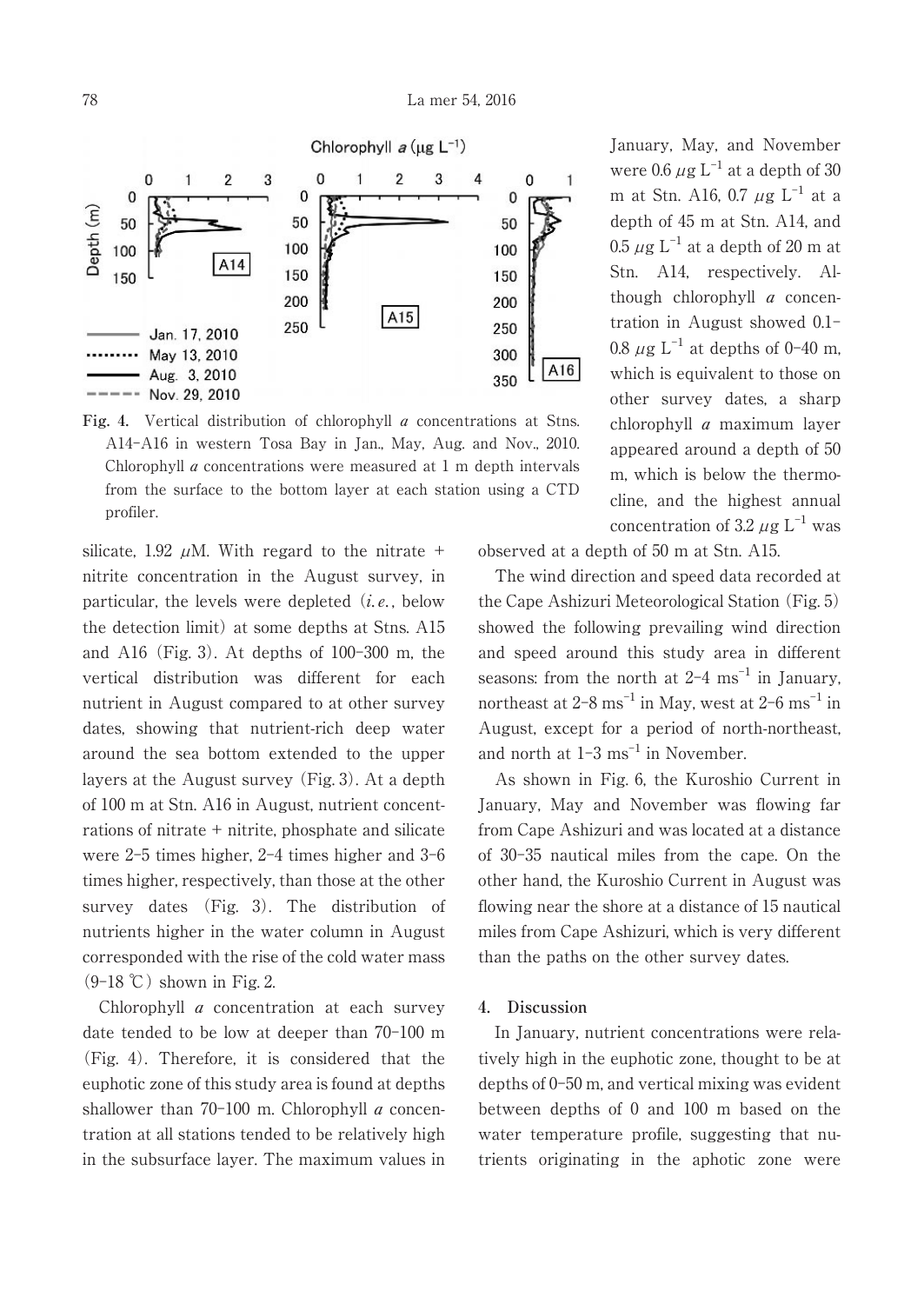

**Fig. 5.** Time series of hourly wind vectors observed at Cape Ashizuri for 4 days prior to and on the day of each survey. Wind direction and speed data at Cape Ashizuri was obtained from the cited website of the Japan Meteorological Agency. E and W denote easterly and westerly wind direction, respectively.

diffused to the upper layers through the winter vertical mixing. According to JUSTIC et al. (1995), the potential for nutrient limitation in the growth of marine diatoms is thought to occur at  $1 \mu M$  of nitrate + nitrite, 0.1  $\mu$ M of phosphate, and 2  $\mu$ M of silicate. Since nutrient concentrations at depths of 0-50 m in January were higher than those suggested by JUSTIC et al.  $(1995)$ , it can be concluded that the nutrient concentrations were sufficiently high to support marine diatom growth. On the other hand, most of the nutrient concentrations at depths of 0-50 m at each station on the other survey dates were less than those suggested by JUSTIC *et al.*  $(1995)$ , and oligotrophic conditions prevailed, particularly in August. The N:P:Si ratio for the average concentration of each nutrient at depths 0-50 m at Stns. A14-A16 in August was 4:1:48, suggesting that nitrogen was limiting relative to the well-known nutrient demand for it by marine diatoms  $(e.g.,$  JUSTIC  $e$ t al., 1995). However, the nutrient concentrations with an apparent nitrogen limitation at a depth of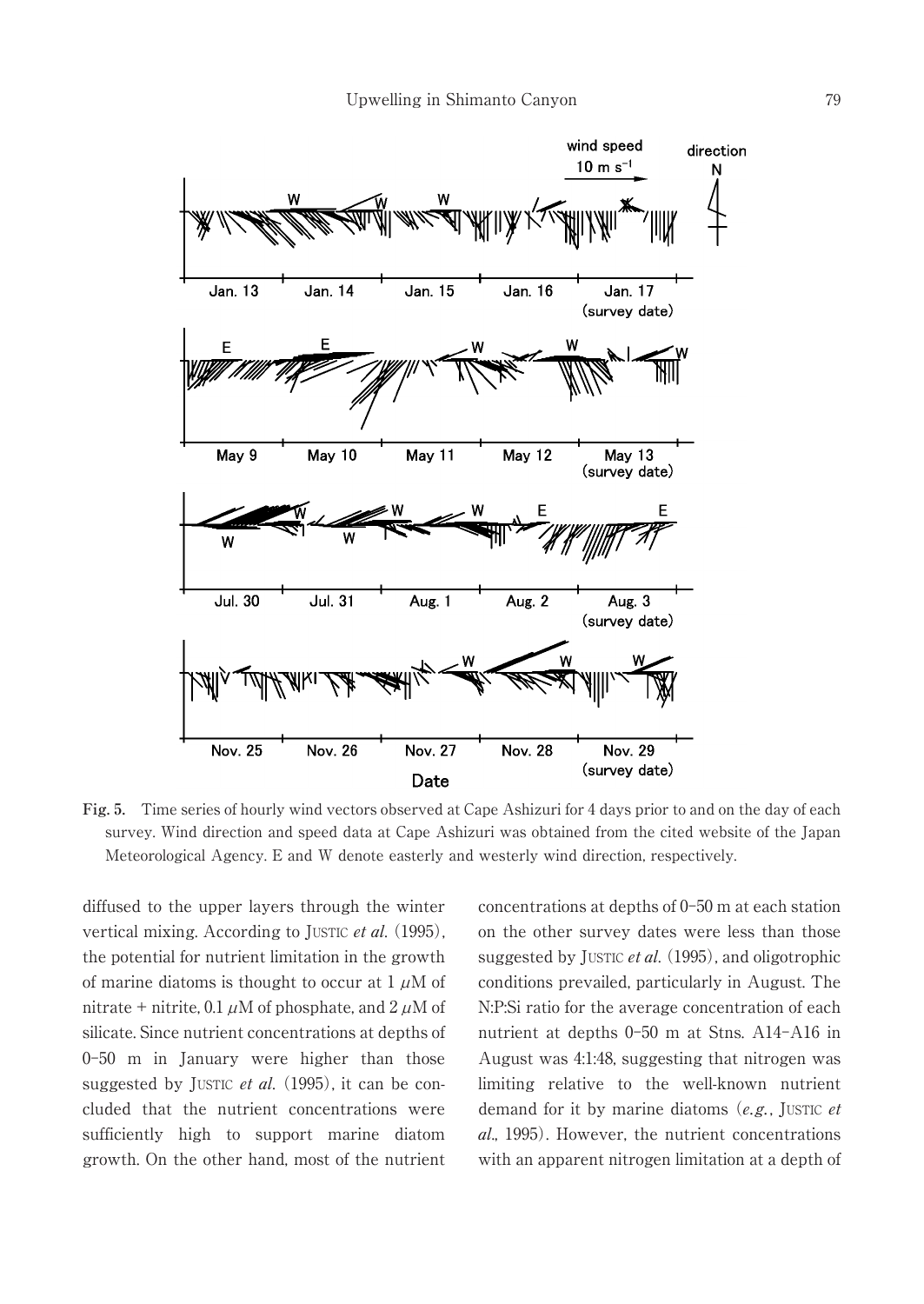

**Fig. 6.** The Kuroshio Current path off Shikoku Island and the distance (nautical miles abbreviated as nm.) from Cape Ashizuri to the Kuroshio Current axis around each survey. The position of the Kuroshio Current was obtained from the cited website of the 5th Regional Coast Guard Headquarters, Japan Coast Guard.

50 m in August corresponded to a chlorophyll  $\alpha$ maximum at the same depth, suggesting that nitrate + nitrite had been largely depleted by its significant uptake by marine diatoms.

The chlorophyll *a* maximum of  $3.2 \mu$ g L<sup>-1</sup> in this study was observed at the subsurface (depth of 50 m) of Stn. A15 in August, which is a much higher value than the chlorophyll  $a$  concentrations  $(0.2-0.4 \ \mu g \ L^{-1})$  recorded off Cape Ashizuri observed by TAKAHASHI et al.  $(1985)$ . In addition, with regard to the chlorophyll  $\alpha$  in the surface layer at a site near the mouth of the Shimanto River during the period of stratification (from May to October) investigated by NIGI et al. (2008), a maximum chlorophyll a concentration of 1.4  $\mu$ g L<sup>-1</sup> with increasing nutrient concentration

was observed when the influence of the Shimanto River was strongest (salinity 30.4). Thus, the maximum chlorophyll a concentration in August in this study was more than double of that near the Shimanto River mouth (NIGI et al., 2008), about 8 times that off Cape Ashizuri (TAKAHASHI et al., 1985) and higher than those in previous research in western Tosa Bay and around the adjacent sea. As discussed above, nutrient and chlorophyll a concentrations at the surface at the August survey in this study were mostly lower than those at the other survey dates, making it is difficult to consider that nutrient supply from a river such as the Shimanto River supported the increase in chlorophyll a concentration at the subsurface layer. On the other hand, nutrient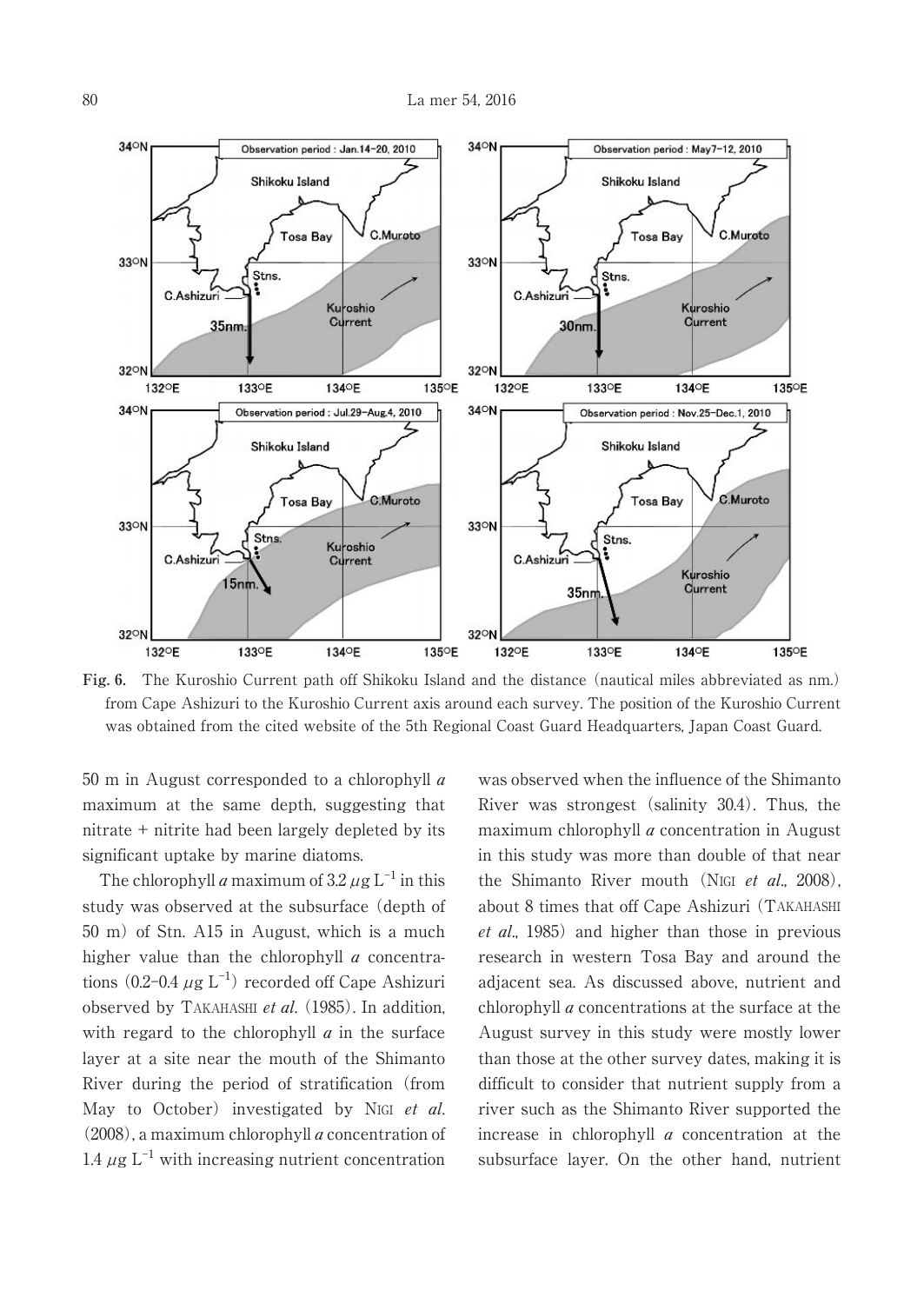

**Fig. 7.** Comparison of annual average of nutrient concentrations between Shimanto Canyon at a depth of 300 m and the lower reaches of the Shimanto River. Nutrient concentrations at the lower Shimanto River were investigated monthly in 2005 (NIGI et al., 2008).

concentrations at 100 m at the August survey were similar to those at 300 m and were higher than those at the other survey dates. As can be seen from Fig. 2, water temperatures (9.0-16.5 ℃) at depths of 130-300 m at the August survey date were lower than those at the other survey dates, and water temperatures  $(16.5-18.0 \degree C)$  at depths of 80-130 m were relatively low, approximately equal to that in January. The temperature of 18 ℃ at the depth of 80 m was equal to that observed at the subsurface when upwelling occurred in the central region of Tosa Bay in summer (ICHIKAWA and HIROTA, 2004). Therefore, it is thought that upwelling occurred in August and that nutrients were supplied from the sea bottom to the euphotic zone.

The ratio of the annual average nutrient concentrations in the bottom layer of Shimanto Canyon  $(i.e., 300 \text{ m depth at Stn. } A16)$ , which had high nutrient concentrations, was N:P:Si = 13:1:24. Since this ratio is similar to the well-known cellular chemical composition of marine diatoms (REDFIELD *et al.*, 1963; LIBES, 1992), the origin of the nutrients in Shimanto Canyon is thought to be from the decomposition of diatoms. A comparison of the annual average concentration of nutrients at a depth of 300 m in Shimanto Canyon and the average concentrations in the lower reaches of the Shimanto River (NIGI et al., 2008), which supplies most of the freshwater discharge to western Tosa Bay, indicated that the nutrients other than silicate were present in the submarine canyon in higher quantities than in the river (Fig. 7). That is, the nitrate  $+$  nitrite concentration. which was thought to be the limiting nutrient in this study area, was approximately 1.5 times higher and the phosphate concentration was 19 times higher than those in the lower Shimanto River by NIGI et al. (2008). This indicates that upwelling from the submarine canyon is an important source of nutrients for enhancing primary production in Tosa Bay.

The maximum chlorophyll  $a$  concentration in this study was observed at the subsurface not at Stn. A16, where water temperatures were relatively low  $(11.6-18.0 \degree\text{C})$  at depths of 80 m and deeper, but at Stn. A15, where water temperatures were 14.7- 19.2 ℃ were higher at depths of 80-200 m. In the case of coastal waters around the Izu Islands (TAKAHASHI et al., 1980), while a water mass with upwelling was characterized by low water temperature, high nutrient concentrations and low chlorophyll a concentration, water slightly away from that area contained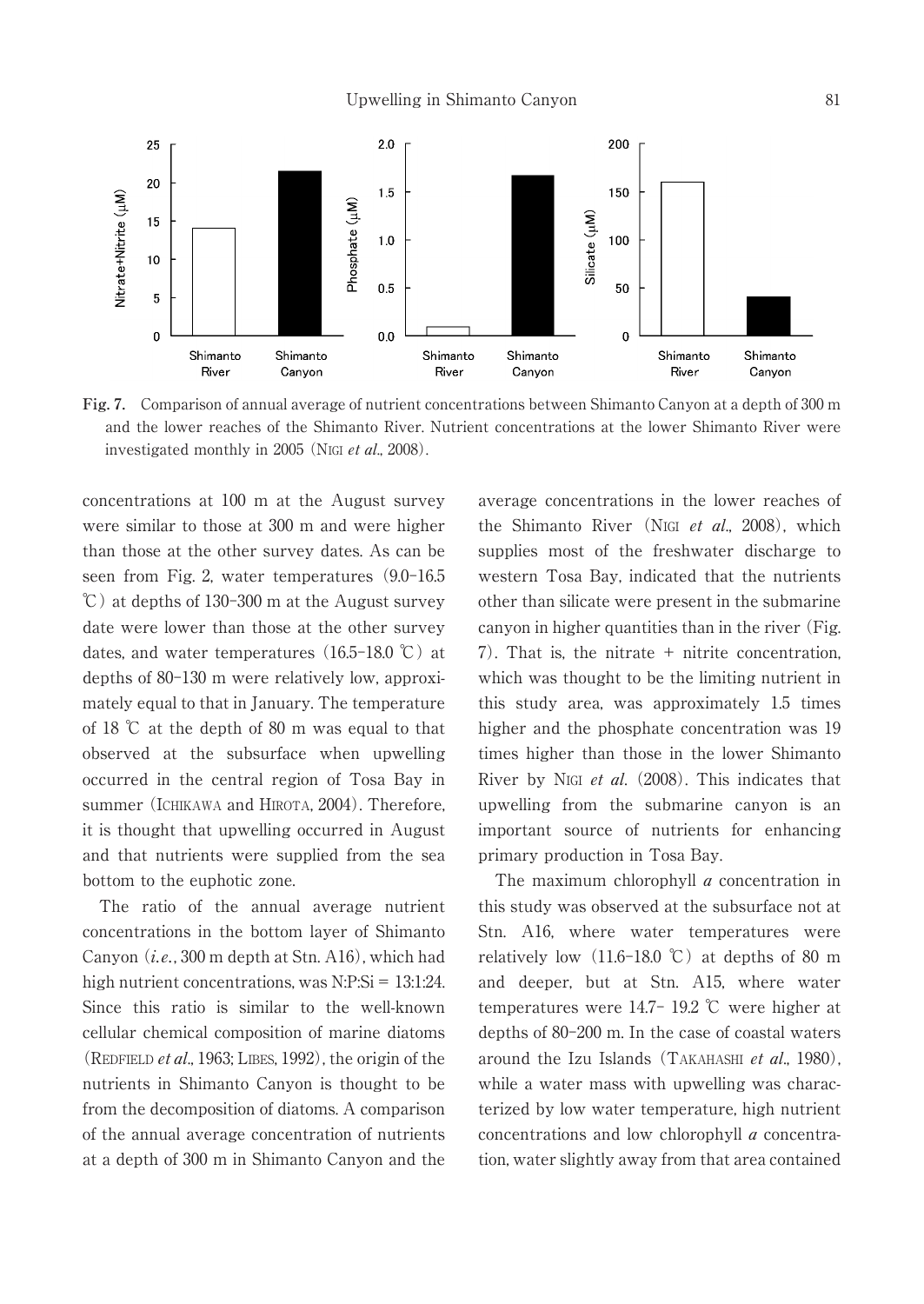a high chlorophyll  $a$  concentration with water temperatures almost equal to those in surrounding waters. It is thought that the water mass with high chlorophyll a was previously upwelled and that phytoplankton then multiplied in the water mass over time. Generally, phytoplankton biomass requires at least more than one day to double (PARSONS et al., 1984a), and the formation of a phytoplankton bloom at 3 days after the upwelling event around Izu Island was reported in FURUYA *et al.* (1986). Thus, there is a possibility that the water mass containing high chlorophyll  $\alpha$ observed at Stn. A15 had upwelled a few days in advance and shifted.

The effects of wind and topography are well known to induce occurrences of upwelling, and regional upwellings characterized by the effects of both wind and topography have been reported in the coastal waters around Japan  $(e.g., TSUZUKU)$ and NAKAO, 1986). Due to the presence of Cape Ashizuri and submarine canyons including Shimanto Canyon in this study area, the conditions seem to be conducive for upwelling. However, because upwelling was not observed on all survey dates in this study, it is considered that upwelling occurs only when environmental conditions, such as wind or ocean currents, are favorable for producing the phenomenon in combination with the topography effect. The coastline of the Ashizuri Peninsula side of Tosa Bay is aligned approximately in the N-S direction (Fig. 1), and the wind direction that can produce upwelling due to Ekman transport  $(i.e., transport)$ of the surface layer to the east) is thought to be from a southerly direction. However, the wind direction and speed data at the Cape Ashizuri Meteorological Station showed that the prevailing wind around this study area for the 4 days prior and on the August survey date, when upwelling occurred, was not from the south (Fig. 5). Thus, it is thought that the upwelling observed in August was unlikely to have occurred due to a wind-driven effect.

An association between upwelling events in Tosa Bay and adjacent coastal areas and the movement of the Kuroshio Current path has been reported in the past. For example, a counterclockwise flow developed in the central region of the bay when the Kuroshio Current path flowed near the shore (ICHIKAWA and HIROTA, 2004), intrusion of bottom waters on the continental slope was associated with movement of the Kuroshio Current path to the shore in the Bungo Channel (KANEDA et al., 1996), and inflow of bottom waters on the continental slope was associated with offshore movement of the Kuroshio Current path in the Kii Channel (KASAI *et al.*, 2001). As shown in Fig. 6, the Kuroshio Current axis was only flowing near the shore at a distance of 15 nautical miles from Cape Ashizuri in August when upwelling occurred.

Although only one occurrence of upwelling (in August) was confirmed in this study, this analysis suggests that movement of the Kuroshio Current path is related to upwelling in Shimanto Canyon and that it occurs when the Kuroshio Current flows onshore. Taken together, the following are thought to be mechanisms for the occurrence of upwelling in this study area.

- i) Strong flow passing over the rough continental slope, where Shimanto Canyon is located, creates turbulence and vertical motion of the water mass when the Kuroshio flows near the shore.
- ⅱ) The bottom waters in Shimanto Canyon are forced to rise along the steep-sided slope coinciding with the movement of the Kuroshio Current to the shore.
- ⅲ) The strong flow to the east around Cape Ashizuri produces an eddy in the lee side of the cape, where Shimanto Canyon is located on the sea bottom, as the Kuroshio Current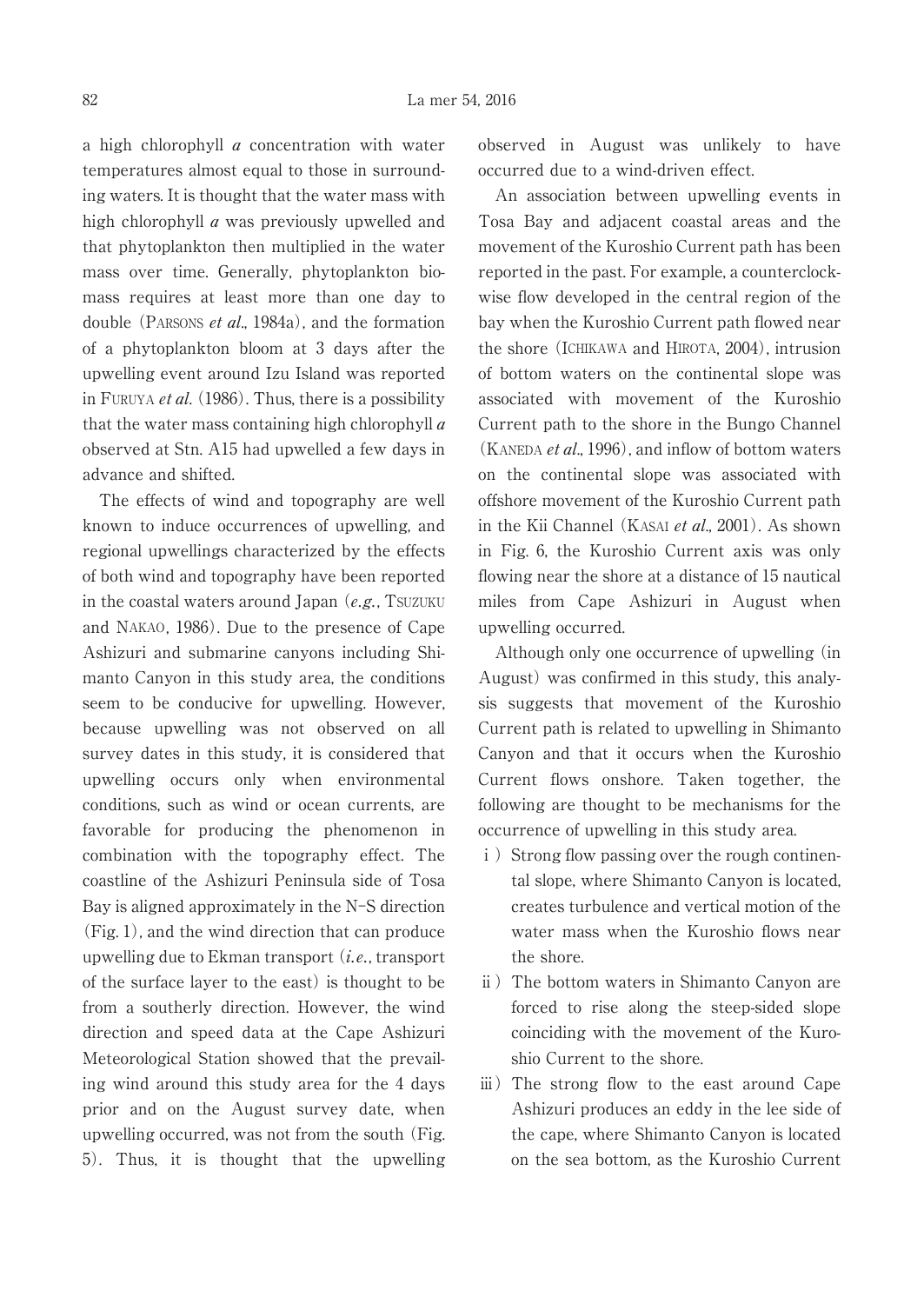flows near the shore.

Thus, it is thought that a combination of the movement of the Kuroshio Current path along with the bottom topography of Shimanto Canyon in the case of mechanisms i) and ii), or with the coastline geometry of Cape Ashizuri in the case of iii) promoted the upwelling occurrence, and these factors play an important role in supplying nutrient-rich waters from the submarine canyon to the euphotic zone.

With a close relationship between the presence of submarine canyons and upwelling occurrence, it is possible that a large quantity of nutrients was supplied from the sea bottom to the euphotic zone during this study due to the shift in the route of the Kuroshio Current to flow near the shore and over the submarine canyons during this study. Because Ashizuri Canyon is the largest submarine canyon and is located to the south-southwest of Shimanto Canyon  $(i.e.,$  upstream of Shimanto Canyon on the route of the Kuroshio Current), it is possible that the maximum chlorophyll  $a$ observed at the rim of Shimanto Canyon (Stn. A15) was caused not by nutrients supply from Shimanto Canyon, but by the movement of nutrient-rich waters that were upwelled at Ashizuri Canyon toward Shimanto Canyon by the strong Kuroshio Current.

However, because there was only one upwelling occurrence in August, further examination of additional upwelling occurrences in not only Shimanto Canyon, but also in the neighboring submarine canyons is necessary to elucidate the relationship between the onshore-offshore movement of the Kuroshio Current path and upwelling. In addition, to distinguish between the effects of sea bottom topography and coastline geometry, we plan to investigate and compare the slope of the areas inside and outside of submarine canyon in future studies. If the mechanism of upwelling in this study area can be clarified, and the frequency and duration of its occurrences can be estimated, it will be possible to clarify the biological production structure specific to western Tosa Bay. Understanding the factors affecting primary production will also provide insights into the population structures of large mammals, such as the breeding habits of Bryde's whale.

## **Acknowledgements**

We wish to express our thanks to the late Dr. S. FUKUDOME and I. FUKUDOME, President of Nishinihon Institute of Technology, for their supporting in this study. We also thank Dr. M. IFUKU , Professor Emeritus of Ehime University, for his valuable advice. The stuff of Laboratory for early life history of fishes, Usa Marine Biological Institute, are thanked for their assistance in the field.

## **References**

- ALLEN, S. E. and X. D. MADRON (2009): A review of the role of submarine canyons in deep-ocean exchange with the shelf. Ocean Sci., **5**, 607-620.
- FUJIMOTO, M. (1987): On the flow types and current stability in Tosa Bay and adjacent seas. Sea and Sky, **62(4)**, 127-140. (in Japanese)
- FUKAMI , K. and K. UNO (1995): Distribution and fluctuation of bacteria and bacterivorous nanoflagellates in the front area of Tosa Bay and Kuroshio Current. Bull. Coast. Oceanogr., **33(1)**, 29-38. (in Japanese)
- FURUYA, K., M. TAKAHASHI and T. NEMOTO (1986): Summer phytoplankton community structure and growth in a regional upwelling area off Hachijo Island, Japan. J. Exp. Mar. Biol. Ecol., **96 (1)**, 43-55.
- HIROTA, Y., T. ICHIKAWA, H. MORIMOTO and H. SAKAMOTO (2002): Temporal increase phytoplankton in summer in Tosa Bay. Fish. Biol. Oceanogr. Kuroshio, **3**, 35-46. (in Japanese)
- ICHIKAWA, T. and Y. HIROTA (2004): Seasonal changes of primary productivity in Tosa Bay, Japan. Oceanogr. Japan, **13(3)**, 259-269. (in Japanese)